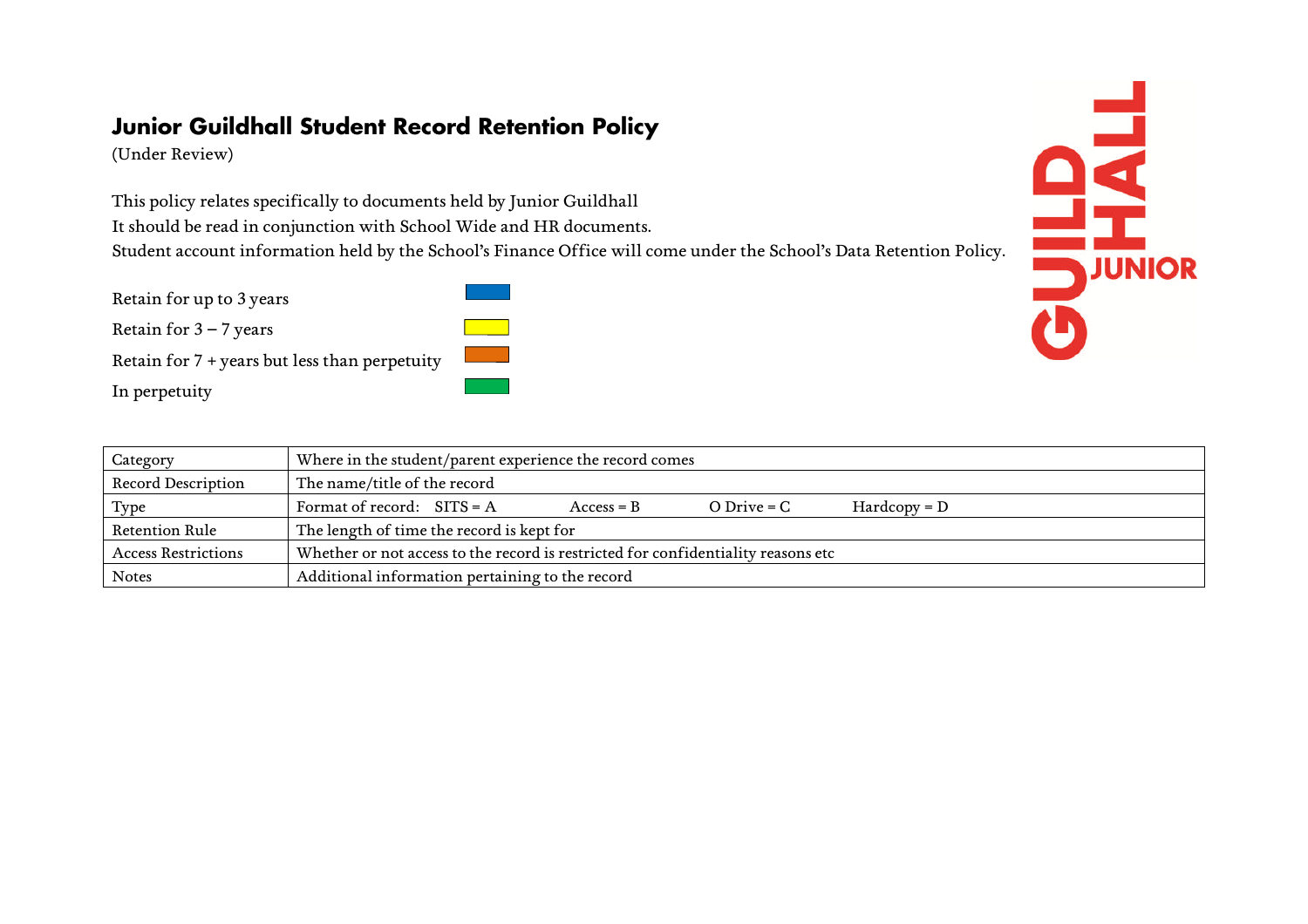| <b>Category</b>                     |     | <b>Record Description</b>                            | <b>Type</b>  | <b>Retention Rule</b> | <b>Access</b><br><b>Restrictions</b> | <b>Notes</b>                                          |
|-------------------------------------|-----|------------------------------------------------------|--------------|-----------------------|--------------------------------------|-------------------------------------------------------|
| <b>Student</b><br><b>Admissions</b> |     |                                                      |              |                       |                                      |                                                       |
|                                     | 1.1 | Incomplete                                           | A            |                       |                                      | Deleted within 1 year                                 |
| On-line                             | 1.2 | Reject/withdraw/decline                              | $\mathbf{A}$ |                       |                                      | Application record kept in perpetuity.                |
|                                     | 1.3 | Successful (including key                            | $\mathbf{A}$ |                       |                                      |                                                       |
| applications                        |     | correspondence, audition grades,<br>timetable notes) |              |                       |                                      |                                                       |
|                                     | 1.4 | Reject/withdraw/decline (including                   | $\mathbf D$  |                       |                                      | Destroyed within 2 years                              |
| Hard copy                           |     | key correspondence and reports)                      |              |                       |                                      |                                                       |
| applications                        | 1.5 | Successful (including key                            | $\mathbf D$  |                       |                                      | Destroyed 7 years after student has left              |
|                                     |     | correspondence and reports)                          |              |                       |                                      |                                                       |
| <b>Student</b><br><b>Enrolment</b>  |     |                                                      |              |                       |                                      |                                                       |
| <b>Enrolment Forms</b>              | 2.1 | Agreement                                            | D            |                       |                                      | Destroyed 7 years after student has left              |
|                                     | 2.2 | Acceptance Form                                      | D            |                       |                                      | Destroyed 7 years after student has left              |
|                                     | 2.3 | Declaration of Health Form                           | A & D        |                       |                                      | Hard copy destroyed 7 years after<br>student has left |
| <b>Student Life</b>                 |     |                                                      |              |                       |                                      |                                                       |
|                                     |     | <b>Bursary Process</b>                               |              |                       |                                      |                                                       |
|                                     | 3.1 | Application Form (including                          | D            |                       |                                      | Destroyed 7 years after student has left              |
|                                     |     | documentary evidence of income                       |              |                       |                                      |                                                       |
|                                     |     | and applications to trust funds)                     |              |                       |                                      |                                                       |
|                                     | 3.2 | Bursary meeting outcome data                         | B & C        |                       |                                      | Destroyed after 7 years                               |
|                                     | 3.3 | Notification of award                                | C & D        |                       |                                      | Destroyed after 7 years                               |
|                                     | 3.4 | Rejection of application                             | C & D        |                       |                                      | Destroyed after 7 years                               |
|                                     |     | <b>Scholarships</b>                                  |              |                       |                                      |                                                       |
|                                     | 3.5 | Scholarship award meeting outcome<br>data            | B & C        |                       |                                      | Destroyed after 7 years                               |
|                                     | 3.6 | Notification of award                                | C & D        |                       |                                      | Destroyed after 7 years                               |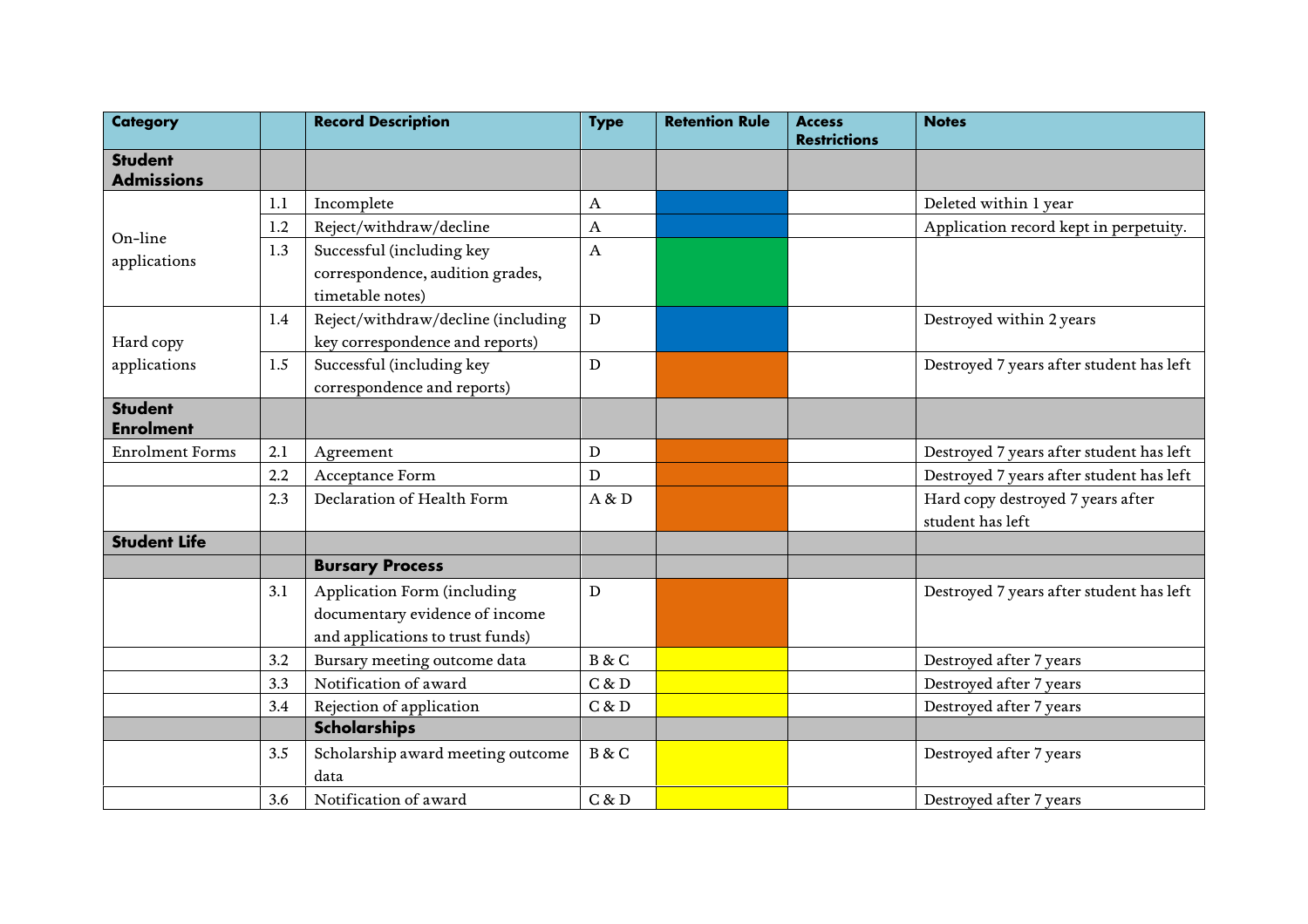|     |      | <b>Finance</b>                          |                |                       |                                                  |
|-----|------|-----------------------------------------|----------------|-----------------------|--------------------------------------------------|
| 3.7 |      | Parental account data                   | $\bf{B}$       |                       | Destroyed 7 years after student has left         |
| 3.8 |      | Fee debtors list                        | $\overline{C}$ |                       | Destroyed after 7 years                          |
|     | 3.9  | Suspension of non-payment fees          | $\mathsf C$    |                       | Destroyed after 7 years                          |
|     |      | <b>Disability, Health &amp; Welfare</b> |                |                       |                                                  |
|     | 3.10 | Disability notifications                | C & D          | Restricted O<br>Drive | Destroyed 7 years after student has left         |
|     | 3.11 | Sickness and medical Notes              | C & D          | Restricted O<br>Drive | Destroyed 7 years after student has left         |
|     | 3.12 | Meeting notes                           | C & D          | Restricted O<br>Drive | Destroyed 7 years after student has left         |
|     | 3.13 | Electronically held data                | $\bf{B}$       |                       | Destroyed 7 years after student has left         |
|     | 3.14 | Information for teachers                | ${\bf D}$      |                       | Updated each term and previous term<br>destroyed |
|     |      | <b>Disciplinary and Complaints</b>      |                |                       |                                                  |
|     | 3.15 | Correspondence                          | C & D          | Restricted O<br>Drive | Destroyed after 7 years                          |
|     | 3.16 | Documentation                           | C & D          | Restricted O<br>Drive | Destroyed after 7 years                          |
|     | 3.17 | Meeting notes                           | C & D          | Restricted O<br>Drive | Destroyed after 7 years                          |
|     |      | <b>Attendance Records</b>               |                |                       |                                                  |
|     | 3.18 | <b>Notices</b>                          | ${\bf D}$      |                       | Destroyed after 1 year                           |
|     | 3.19 | Data Records                            | B              |                       | Destroyed 7 years after student has left         |
|     |      | <b>Assessment Records</b>               |                |                       |                                                  |
|     | 3.20 | Scripts                                 | $\mathbf D$    |                       | Destroyed 7 years after student has left         |
|     | 3.21 | Reports                                 | C & D          |                       | Destroyed 7 years after student has left         |
|     | 3.22 | Marks                                   | $\, {\bf B}$   |                       | Destroyed 7 years after student has left         |